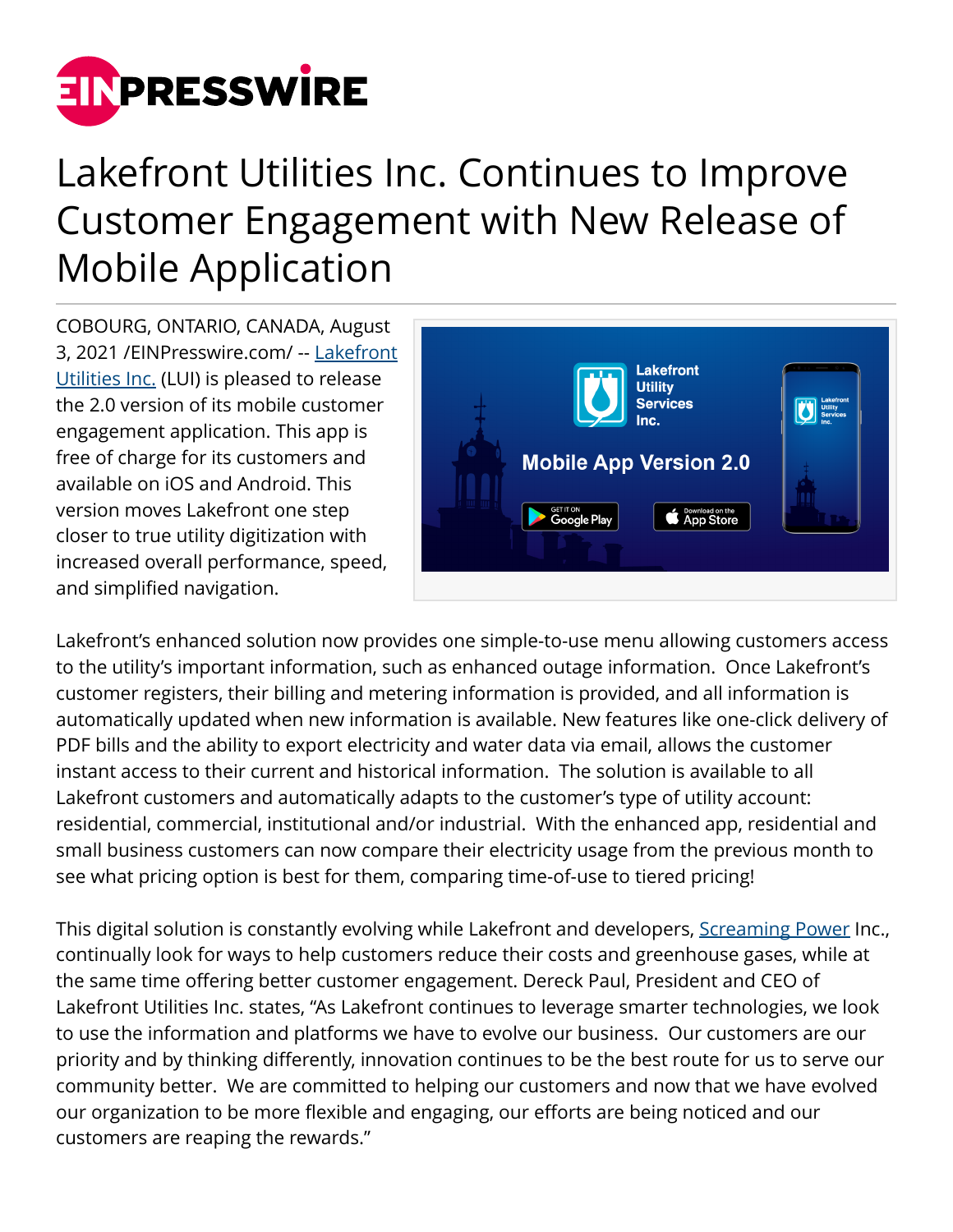Lakefront continues to analyse solutions that support the needs of their ratepayers. Early findings indicate that the majority of Lakefront's original residential mobile app users reduced 10 to 15 % of their electricity usage just by understanding how they use electricity and having access to the app. Integrating legacy data, such as billing and metering information, with new technologies and two-way communication with the customer provides Lakefront new opportunities to engage, evolve and empower their customers.

"This is good news for Lakefront Utilities customers, who will have easy access to their billing and metering information," says Todd Smith, Minister of Energy. "Our government is always supportive of innovative technology that helps people to better understand their electricity consumption and to save money on their electricity bills."

Gary Michor, CEO of Screaming Power Inc. says, "Lakefront has been a great partner in the evolution of the market through digitization. This teamwork has evolved the mobile solution and helped create innovative ways to reduce the grip legacy technologies have on limiting innovative thinking. Lakefront challenged us with building a better solution at a lower cost. Our improved "Scream Utility" platform, which Lakefront now uses, outperforms other solutions, while being more flexible and cost effective. All this is done to simplify the energy user's experience, so everyone can make use of the most up-to-date information available from a trusted source." The solution is suited for energy and water Utilities of any size, anywhere.

Screaming Power's digital platform is unique in that it is based on mobile technology and easily connects to the Internet of Things and legacy data silos. Advanced machine-learning is used to baseline buildings, weather normalize and provide automated optimizations that allow energy users to save energy and greenhouse gases.

The digital energy platform supports the integration of microgrids, energy generation and storage, by providing a program to track and exchange this information with its customers. The updated solution set provides Lakefront and other Utilities throughout the world with a competitive edge in the global energy data economy and Lakefront has been big part of that evolution.

## About Lakefront Utilities Inc.

Lakefront Utilities Inc. (LUI) is an electricity distributor which serves the Town of Cobourg and the Village of Colborne. LUI is responsible for maintaining distribution and infrastructure assets for over 30 square kilometers, and currently serves approximately 10,000 residential and commercial customers across its two service areas.

## [About Screaming Power Inc.](https://www.screamingpower.ca/)

Screaming Power is revolutionizing customer engagement by providing a mobile platform that connects the energy user, allowing for effective and secure two-way communications to educate, change behaviour and encourage sustainability. Our extensible Intellectual Property provides a low-cost, digital infrastructure for a self-sustaining Eco-System. Our Scream Utility & Scream